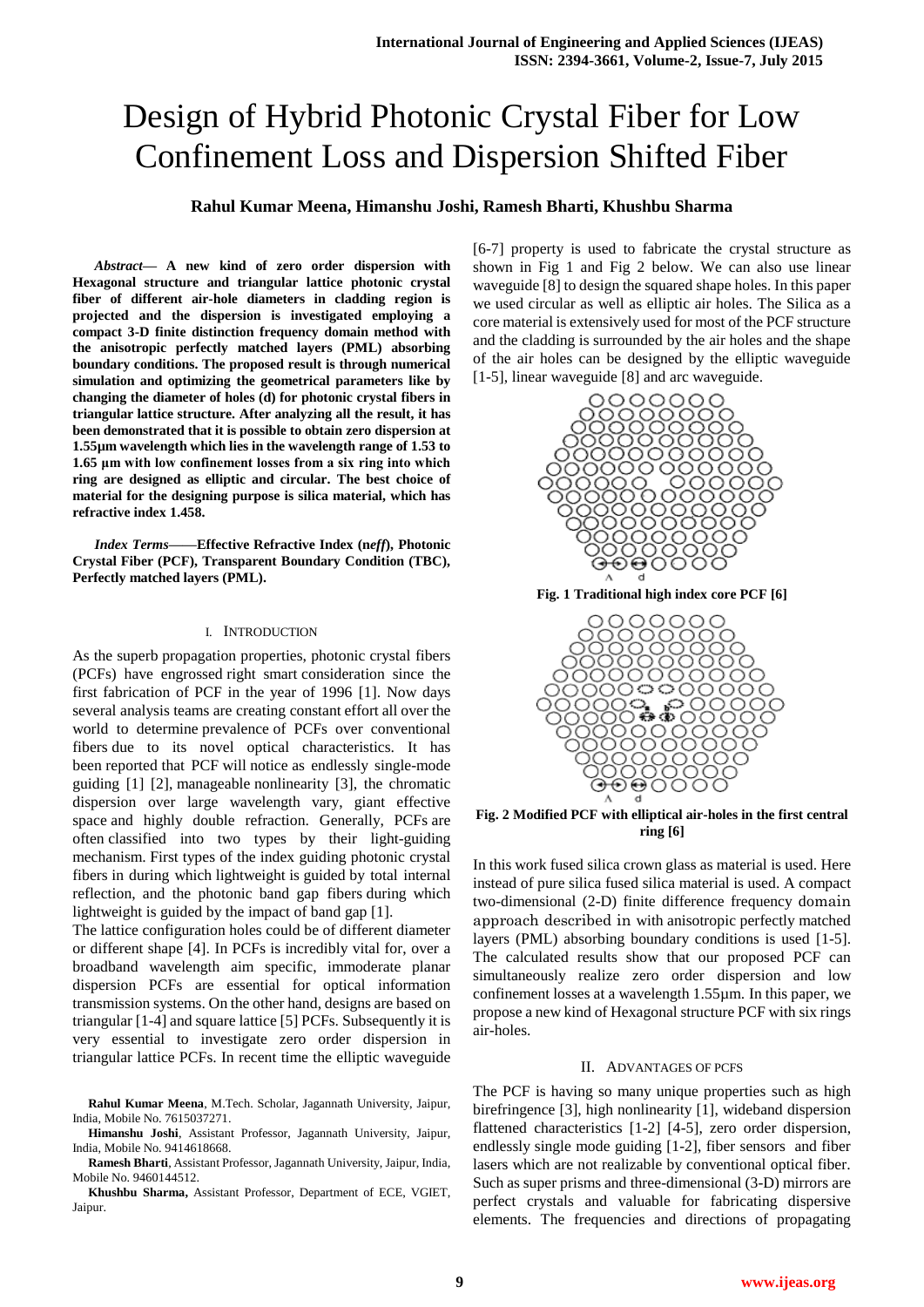magnetic force waves make them especially useful in optical telecommunications and as laser applications.

#### III. TYPES OF LOSSES AND THEIR CALCULATION

 **Material dispersion:** Due to the different group velocities of various spectral components launched into the fiber from the optical source so that pulse broadening will occurs and produce material dispersion [1][4-6][8]. It happens once the part rate of the plane wave propagating within the insulator medium varies nonlinearly with wavelength and a fabric is about to exhibit material dispersion.

**Waveguide dispersion:** Determination of the distortion in signals at the output of end is done by dispersion, which is an essential categorization factor of optical fiber. The actual information carrying capacity or bit rate of the optical fiber is accountable of affection. When we examine the Dispersion gives an suggestion that the distortion to optical signals occurs when signal propagate down in the optical fibers while communication process is going on. An additional factor which affect is delay distortion. For example, creates the broadening in transmitted light pulses so that so that it will cause restriction of the information carrying capacity of the fiber[1][4][6][8].

The dispersion (D) is proportional to the subsequent derivative of the  $\eta_{\text{eff}}$ , with esteem to the wavelength ( $\lambda$ ) obtained as [1] [4-6] [8-10]:

$$
D = -\frac{\lambda}{c} \frac{d^2}{d\lambda^2} [Re(\eta_{eff})]
$$
 (Eq. 1)

Where Re  $[\eta_{\text{eff}}]$  is the real part of  $\eta_{\text{eff}}$ ,  $\lambda$  is wavelength, and c is the velocity of light in vacuum.

The total dispersion is depends upon the calculation of the sum of the geometrical dispersion (or waveguide dispersion) and the material dispersion obtained as [1] [4-6] [10]:

$$
D(\lambda) = D_g(\lambda) + T D_m(\lambda)
$$
 (Eq. 2)

Where  $\Gamma$  is the confinement factor in material (if we use Borosilicate crown glass), which is close to unity for the most practical PCFs as the modal power is almost confined in the material with high refractive index.

**Confinement Loss:** An additional imperative loss is confinement or leakage loss [1-5] [9-11] originates from the finite width of the cladding structure. By selecting the parameters *d* and Λ properly in PCFs we can formulate confinement loss minor. On the other hand, for miniature core fibers wherever the core size is analogous or slighter in dimension than the conceded light-weight wavelength, a foremost involvement in full loss of the fibers is accessible by the confinement loss [9]. Confinement loss is predominantly dominating within the wavelength region attention grabbing for telecommunication applications, as typically imperative negative conductor dispersion is absolute because of dispersion. The bulky negative conductor dispersion around 1550 nm may be achieved by lease the sphere go through into the shield region, which consecutively provides rise to augmented confinement loss. Low confinement loss may be achieved for small core PCFs by coming up with the fibers

with a minimum of 6 rings of air holes for a closely packed structure. Raising the amount of air hole rings ends up in a supplementary reduced confinement loss [1][3][4-5] [9-10] (Eq.3)

Confinement Loss  $(dB/m) = 8.686$  Im $[k_0 * \eta_{eff}]$  (Eq. 3)

Where  $k_0 = \frac{2\pi}{\lambda}$ ,  $\lambda$  is wavelength of light and  $\eta_{\text{eff}}$  is the effective refractive index of the proposed.

#### IV. PROPOSED DESIGN AND SIMULATION

The proposed elliptical hybrid cladding PCF is made up of silica crown glass and has an array of air holes running along its length. Now here we will analyze the dispersion properties of photonic crystal fiber. The designed PCF consists of a solid core with a regular array of air holes running along the length of the fiber acting as the cladding. For the entire configurations analyzed the mean cladding refractive index is lower than the core index. The core material is silica glass which refractive index is 1.458 and the refractive index of cladding air holes is 1. The pitch difference  $(Λ)$  which is center to center spacing between two nearest air holes is kept as 1.95μm for the entire configuration. The lattice structure is in triangular lattice and it form Hexagonal shape. Here various configurations of PCF are considered. The dispersion property is numerically simulated by scalar effective index method. The finite difference time domain method and the TBC boundary condition are used for the simulation boundaries. The software is used for various layouts designed and investigated is OPTIWAVE SYSTEM-FDTD mode solver tool.

### **Design-1**

The PCF structure is made up of six layer hexagonal lattice structure with inner two layer is circular holes which has diameter d=0.6µm, third layer has tilde elliptical holes with diameter a (major axis)= 1.08µm, b (minor axis)=0.66µm, forth layer is tilde elliptical holes where a (major axis)  $=1.3\mu$ m, b (minor axis) $=1.0\mu$ m, fifth layer is elliptical where a (major axis) =1.4 $\mu$ m, b (minor axis) =1.2 $\mu$ m and sixth layer is  $d=1.4\mu$ m as shown in Fig 3.



**Fig. 3 Air-hole distribution of the Proposed Hybrid Structure for Design-1**

## **Design-2**

The PCF structure is made up of six layer hexagonal lattice structure with inner two layer is circular holes which has diameter d=0.6µm, third layer has tilde elliptical holes with diameter a (major axis)=  $1.08\mu$ m, b (minor axis)=0.66 $\mu$ m,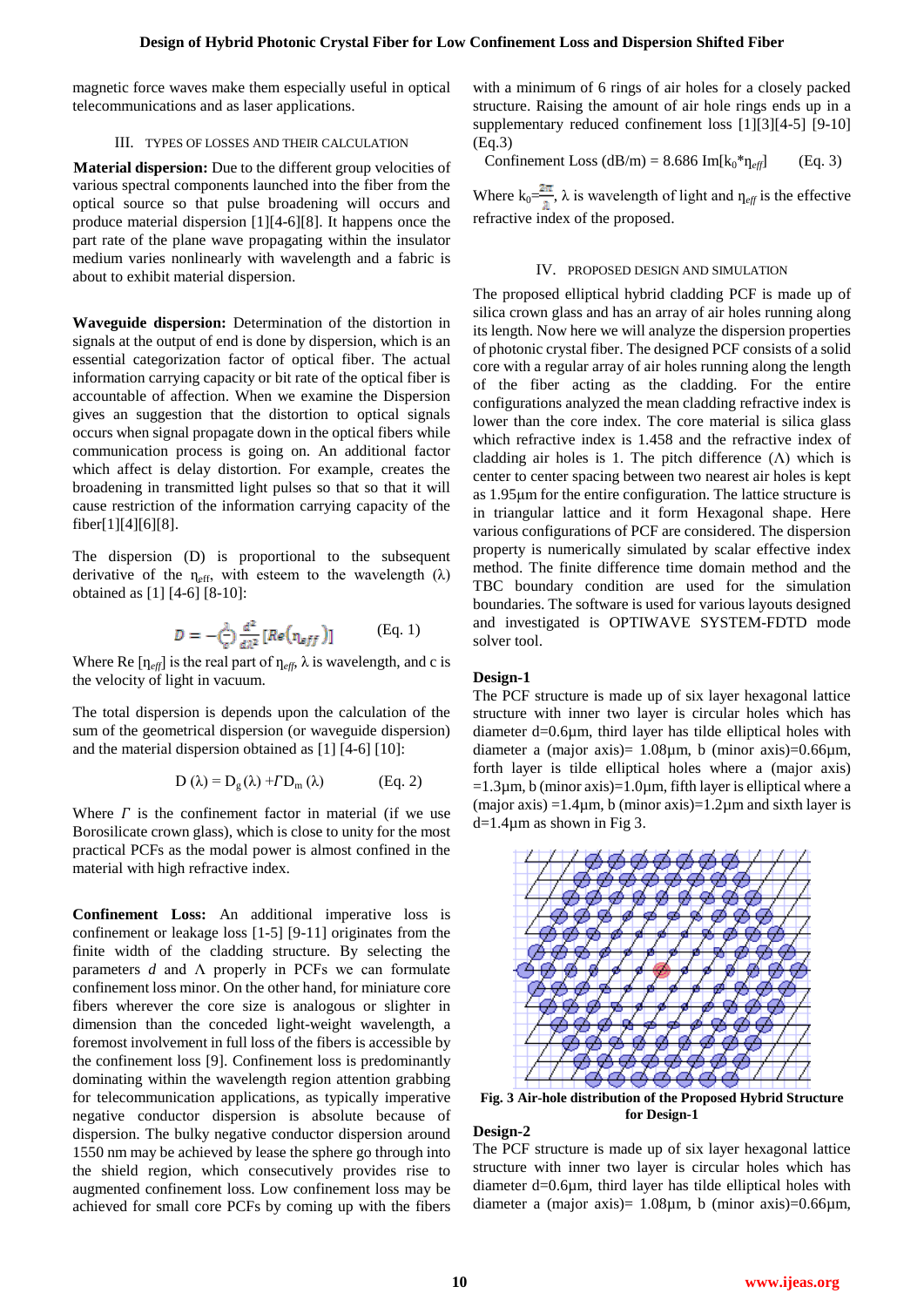forth layer is tilde elliptical holes where a (major axis)  $=1.4\mu$ m, b (minor axis) $=1.0\mu$ m, fifth layer is tilde elliptical where a (major axis) =  $1.4\mu$ m, b (minor axis) =  $1.2\mu$ m and sixth layer is  $d=1.4\mu m$  as shown in Fig 4.



**Fig. 4 Air-hole distribution of the Proposed Hybrid Structure for Design-2**

### **Design-3**

.

The PCF structure is made up of six layer hexagonal lattice structure with inner two layer is circular holes which has diameter d=0.6µm, third layer has tilde elliptical holes with diameter a (major axis)=  $1.08\mu$ m, b (minor axis)=0.66 $\mu$ m, forth layer is tilde elliptical holes where a (major axis)  $=1.6\mu$ m, b (minor axis) $=9\mu$ m, fifth layer is tilde elliptical where a (major axis) =  $1.4\mu$ m, b (minor axis) =  $1.2\mu$ m and sixth layer is d=1.4µm as shown in Fig 5



**Fig. 5 Air-hole distribution of the Proposed Hybrid Structure for Design-3**

In the proposed work there is a comparison between all the three designs is based on Total dispersion (chromatic dispersion) as shown in Fig 6 and Confinement loss as shown in Fig 7. The total dispersion or chromatic dispersion is the sum of waveguide dispersion and material dispersion. For above all the Design-1 to Design-3, we can conclude that design-3 gives zero order dispersion near 1.55 µm wavelength as compare to other two designs so that Design-3 is proposed design for the zero order dispersion as shown in Fig 6.



**Fig. 6 Comparison of Chromatic dispersion for Design-1 to Design-3** 



**Fig. 7 Comparison of Confinement Loss for Design-1 to Design-3** 

For above all the Design-1 to Design-3, we can conclude that Design-3 gives low confinement loss near 1.55 µm wavelength as compare to other two designs so that design-3 is proposed design for the low confinement loss as shown in Fig 7.

#### V. RESULT

All the three PCF structure provides zero order dispersion values near the wavelength range 1.5µm to 1.6µm. Among three structures, Design-3 has nearly zero dispersion at 1.55µm wavelength as well as low confinement loss near about -0.007dB/km at 1.55µm wavelength. Design-3 with zero order dispersion lies in the C-band range  $(1.53\mu m-1.65\mu m)$ . In this paper, the proposed PCF with six rings of array of air holes is designed for investigation of almost zero dispersion and minimum confinement loss with the elliptic air holes but holes have different diameter.

#### VI. CONCLUSION

According to above conclude result, so we obtained that the dispersion calculated for proposed photonic crystal fiber using the Scalar index method gives best result in comparison of other structures. So that here we have calculated the dispersion for various structure but it shows that when we increase the diameter of holes both Chromatic dispersion and Confinement loss are decrease with comparison to other structure with less diameter but Pitch 1.95μm is same for all and select total 6 layers, gives best result. The fiber